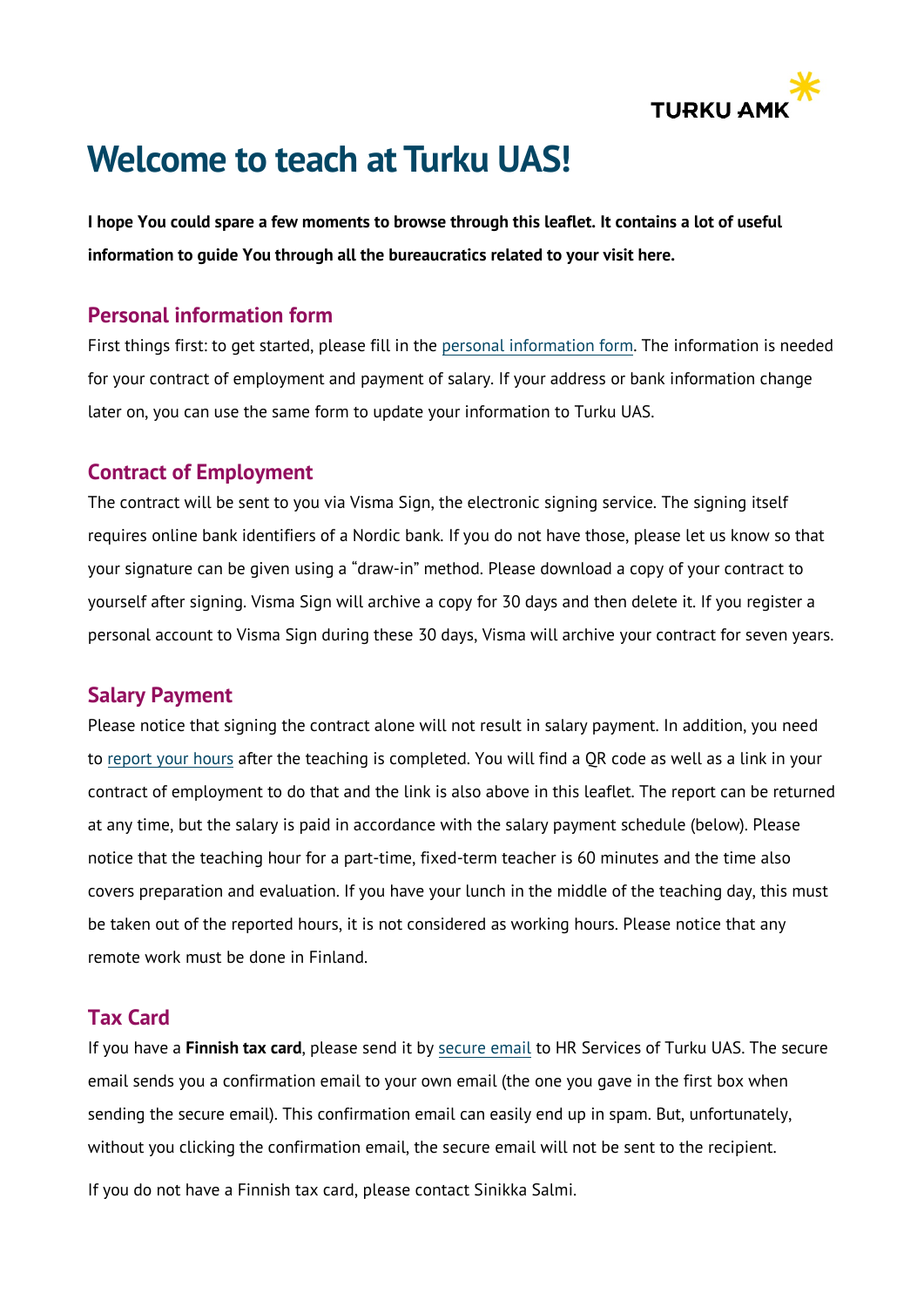

# **Pay Slip**

The pay slip will be available in online bank only. The provider of the pay slip is Tieto and the slip should appear in your online bank on payday at the latest.

# **User ID for Turku UAS Network and Electronic Key**

If you need access to the TUAS network, please contact the Head of Education and Research of your degree programme (you will find the information below) in order to get a username and password for the Turku UAS computer network. This is rarely necessary if your visit here is short. The same applies for the electronic key.

If any questions arise, please do not hesitate to contact us:

General information: Sinikka Salmi, +358 40 3550 800 or [palkat.taideakatemia@turkuamk.fi](mailto:palkat.taideakatemia@turkuamk.fi)  Performing Arts and Music: Eero Linjama, +358 50 5985 251 or [eero.linjama@turkuamk.fi](mailto:Eero.Linjama@turkuamk.fi)  Fine Arts ja Master School: Taina Erävaara, +358 50 5985 283 or taina.eravaara@turkuamk.fi Film and Media: Samuel Raunio, +358 40 355 0197 or Samuel.raunio@turkuamk.fi

# **Salary Payment Schedule**

| <b>Information at Turku UAS</b>                  | <b>Payment day</b> |
|--------------------------------------------------|--------------------|
| 14.1.2022                                        | 31.1.2022          |
| 31.1.2022                                        | 15.2.2022          |
| 14.2.2022                                        | 28.2.2022          |
| 28.2.2022                                        | 15.3.2022          |
| 14.3.2022                                        | 31.3.2022          |
| 30.3.2022                                        | 14.4.2022          |
| 13.4.2022                                        | 29.4.2022          |
| 28.4.2022                                        | 13.5.2022          |
| 12.5.2022                                        | 31.5.2022          |
| 31.5.2022                                        | 15.6.2022          |
| 14.6.2022                                        | 30.6.2022          |
| 29.6.2022                                        | 15.7.2022          |
| 12.8.2022                                        | 31.8.2022          |
| 31.8.2022                                        | 15.9.2022          |
| 14.9.2022                                        | 30.9.2022          |
| 29.9.2022                                        | 14.10.2022         |
| 13.10.2022                                       | 31.10.2022         |
| 31.10.2022                                       | 15.11.2022         |
| 14.11.2022                                       | 30.11.2022         |
| 30.11.2022                                       | 15.12.2022         |
| 12.12.2022*                                      | 30.12.2022         |
| *Please comply with other instructions, if given |                    |